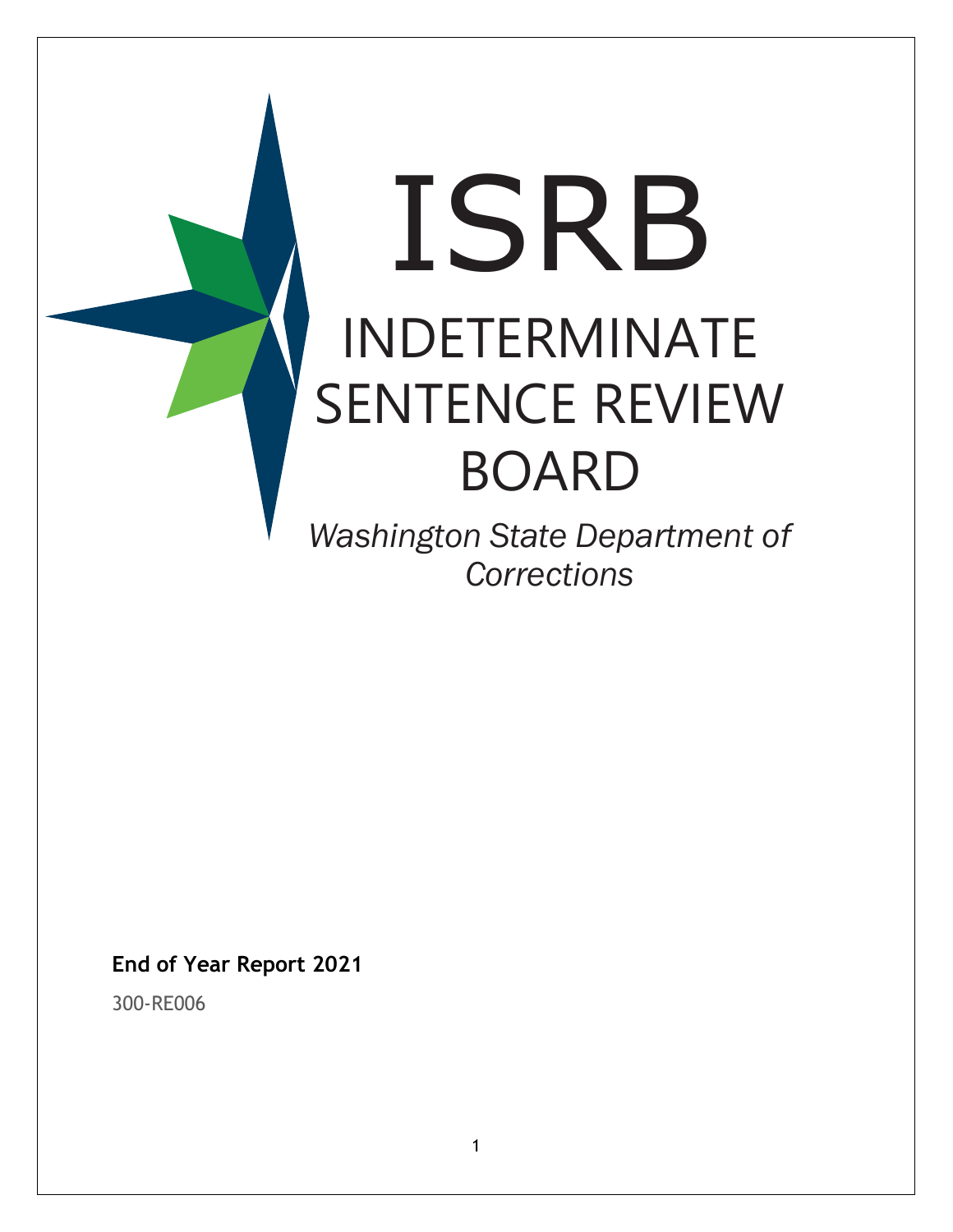| <b>Table of Contents</b>                         | <b>Page</b> |
|--------------------------------------------------|-------------|
| Message from the Chair                           | 3           |
| History of the Board                             | 3           |
| Board Mission, Values and Vision                 | 5           |
| <b>Board Activities</b>                          | 6           |
| <b>Victim Services</b>                           | 6           |
| <b>Decision Making</b>                           | 7           |
| Year in Summary Data                             | 8           |
| <b>Population Trends</b>                         | 12          |
| <b>Budget and Staffing</b>                       | 14          |
| Special Projects and Accomplishments             | 15          |
| <b>Goals for Fiscal Year 2022</b>                | 16          |
| <b>Board Member and Executive Director Vitae</b> | 17          |
| <b>Works Cited</b>                               | 19          |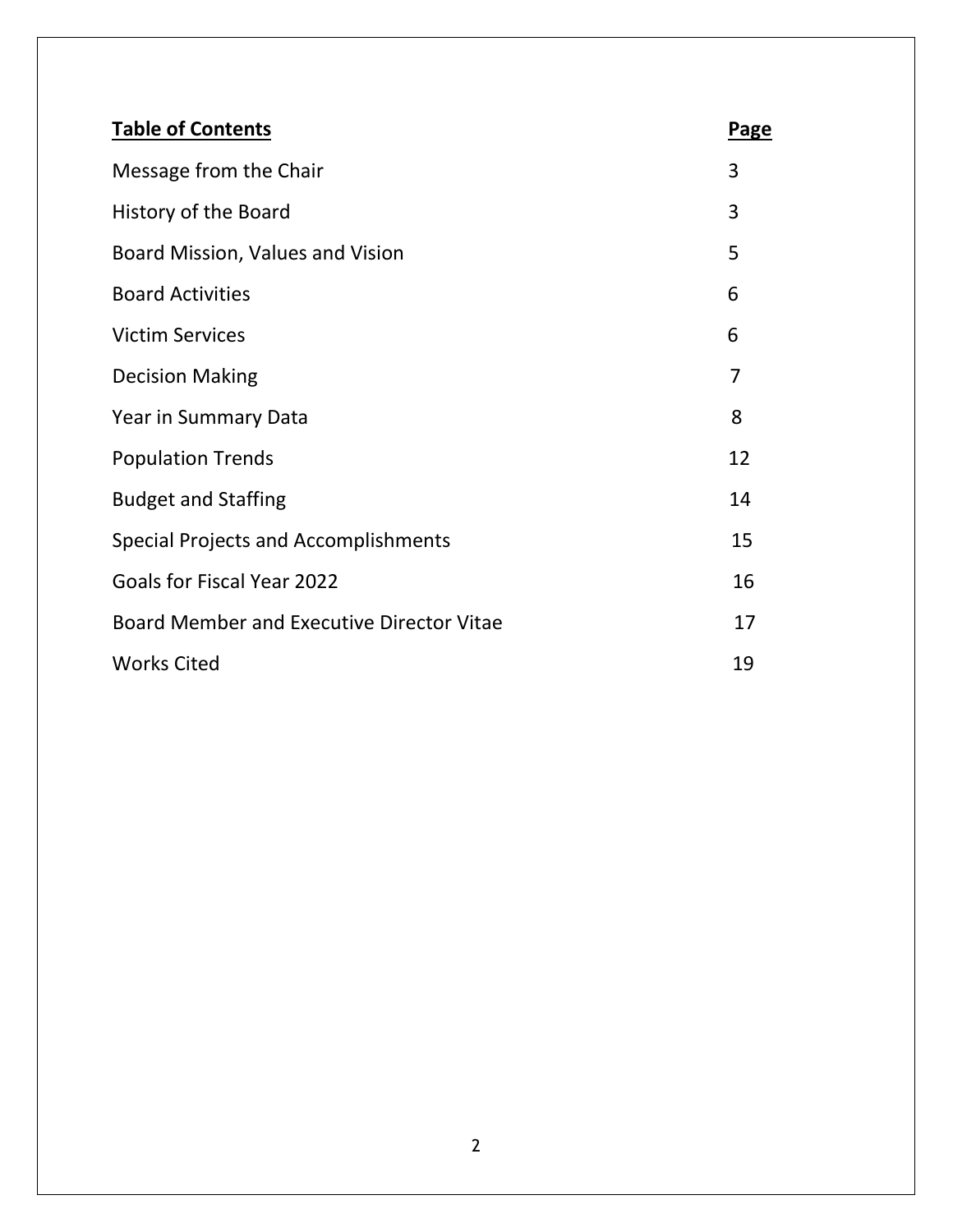### *Message from the Chair*

*Dear Valued Stakeholders: I have had the pleasure of serving on the Board since 2012 and being appointed the Chair in 2015. During that time, the ISRB has experienced significant growth in the population under our jurisdiction. Most of the individuals who are under the Board for sexual offenses have lifetime supervision. While release hearings have remained relatively steady, individuals on supervision in the community have increased from approximately 391 to about 1457 between 2012 and 2021, not including an additional 388 individuals that were deported upon being released. The Board also gained another population of individuals that committed offenses as juveniles and sentenced as adults to 20 or more years that became eligible for review for early release in 2014.* 

*During 2020-2021, the COVID-19 Pandemic has been at the forefront of our work to ensure the health and safety of individuals we serve, staff and the public. We have had to change some processes and procedures from in-person hearings and meetings to virtual formats. We have had success in these efforts through collaboration with our stakeholders.*

*We expect that we will continue to grow in 2022, we look forward to meeting those challenges using evidence-based decision making to inform our decisions.*

*Respectfully,*

-DocuSigned by:

Kecia Rongen

 $-EE373DAD3DCE40A...$ 

*Kecia Rongen, Chair*

# **History of the Board**

The Indeterminate Sentence Review Board (ISRB or Board) was created in 1935 as the Washington State Board of Prison Terms and Paroles. It is commonly referred to as the Parole Board. Between 1935 and 1986, Washington State operated under a parole system wherein the Court would set a maximum term at sentencing. The Board of Prison Terms and Paroles was tasked with setting an individual's minimum term and making a determination regarding whether they were "rehabilitated" and should be granted parole.

Consistent with a nationwide "truth in sentencing movement" in the 1970s and early 1980s, Washington State later adopted a determinate sentencing model. The Sentencing Reform Act (SRA) went into effect on July 1, 1984 and established specific sentencing ranges for each crime. As the Board continued to have responsibilities for individuals sentenced to indeterminate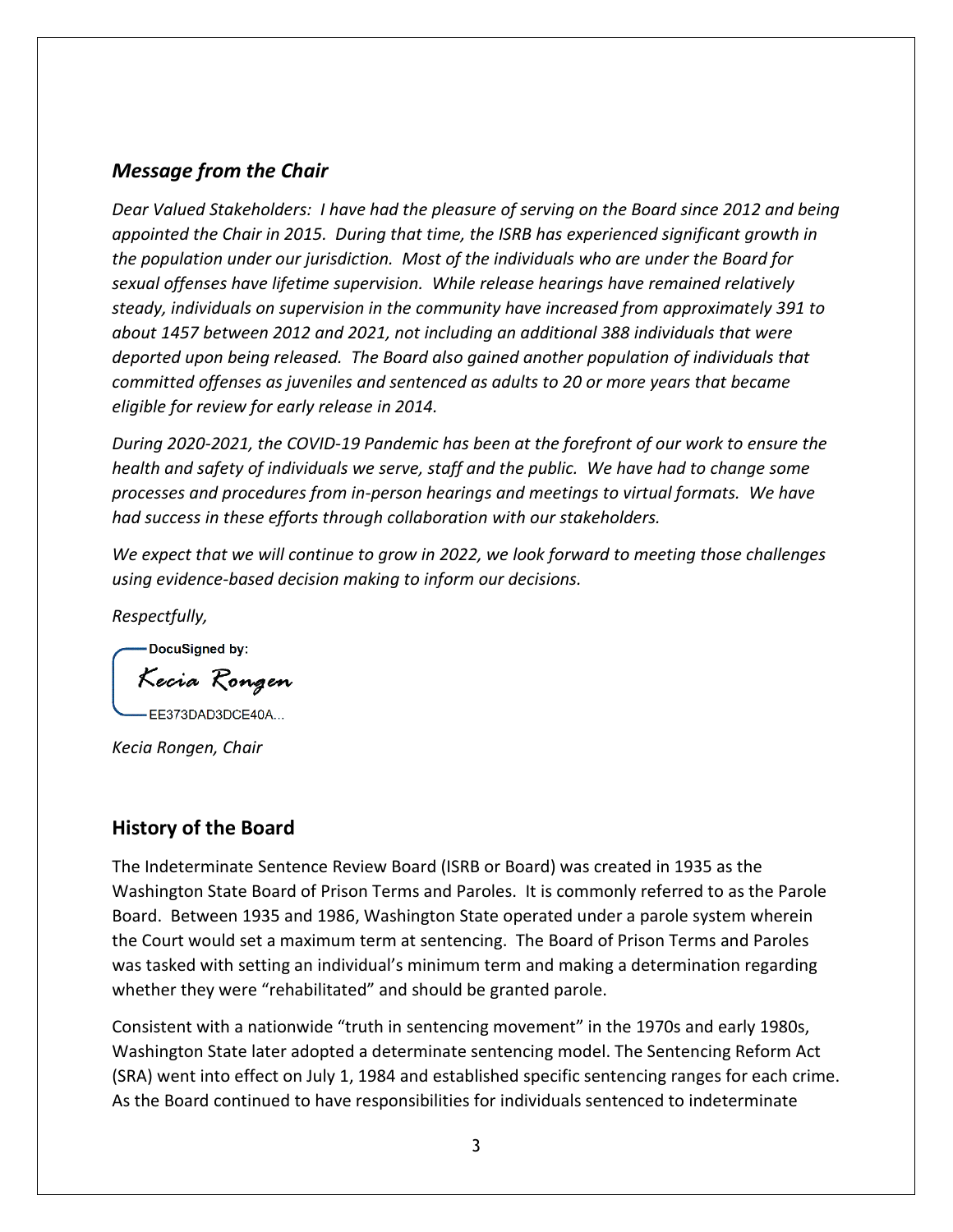sentences for crimes they had committed prior to that date, the Board was redesignated the Indeterminate Sentence Review Board (ISRB or Board) in 1986. With the end of indeterminate sentencing, the agency was scheduled to sunset.

However, the Board was revitalized in 2001 when the legislature passed the Sex Offender Management Act, bringing certain individuals convicted of sexual offenses under the jurisdiction of the ISRB. The return to indeterminate sentencing was implemented to address limitations of Sexually Violent Predator sentencing law that had been established by the Community Protection Act in 1990. The new sentencing system for sex offenders afforded individuals consistency in sentencing as established under the SRA, combined with a mechanism to address cases where likelihood of sexual recidivism was high. The new model also provided for ongoing community supervision, and the ability to add conditions in addition to those imposed by the Court at sentencing.

The Board's population was again expanded in 2014 when legislation was passed to address individuals that committed crimes as juveniles and were sentenced as adults to long-term confinement pursuant to Supreme Court case Miller vs. Alabama (2012). Specifically, juveniles that had been convicted of Aggravated Murder in the First Degree or had served at least 20 years confinement on other offenses became eligible for early release consideration by the ISRB in Washington State.

In 2016, additional legislation was passed concerning individuals that had committed crimes prior to 1984, and the juvenile population that was newly eligible for release consideration by the ISRB. This legislation required the ISRB to provide the sentencing court, the prosecuting attorney, and crime victim(s) or surviving family members at least 90 days prior notice of release hearings, as well as any evaluations or other file information that was relevant to release consideration. The Board was also required to publicly deliberate and post minutes of all related hearings or meetings regarding release decisions for those cases within 30 days.

Since its inception, the Board had remained a small cabinet agency. However, in July of 2011, the ISRB was merged with the Department of Corrections (DOC) due the Great Recession as a cost saving measure. ISRB staff became employees of the DOC. However, the Board Members continue to be appointed by the Governor to five-year terms and they are confirmed by the Senate. In addition, the Board's decision-making responsibilities have remained independent of the DOC.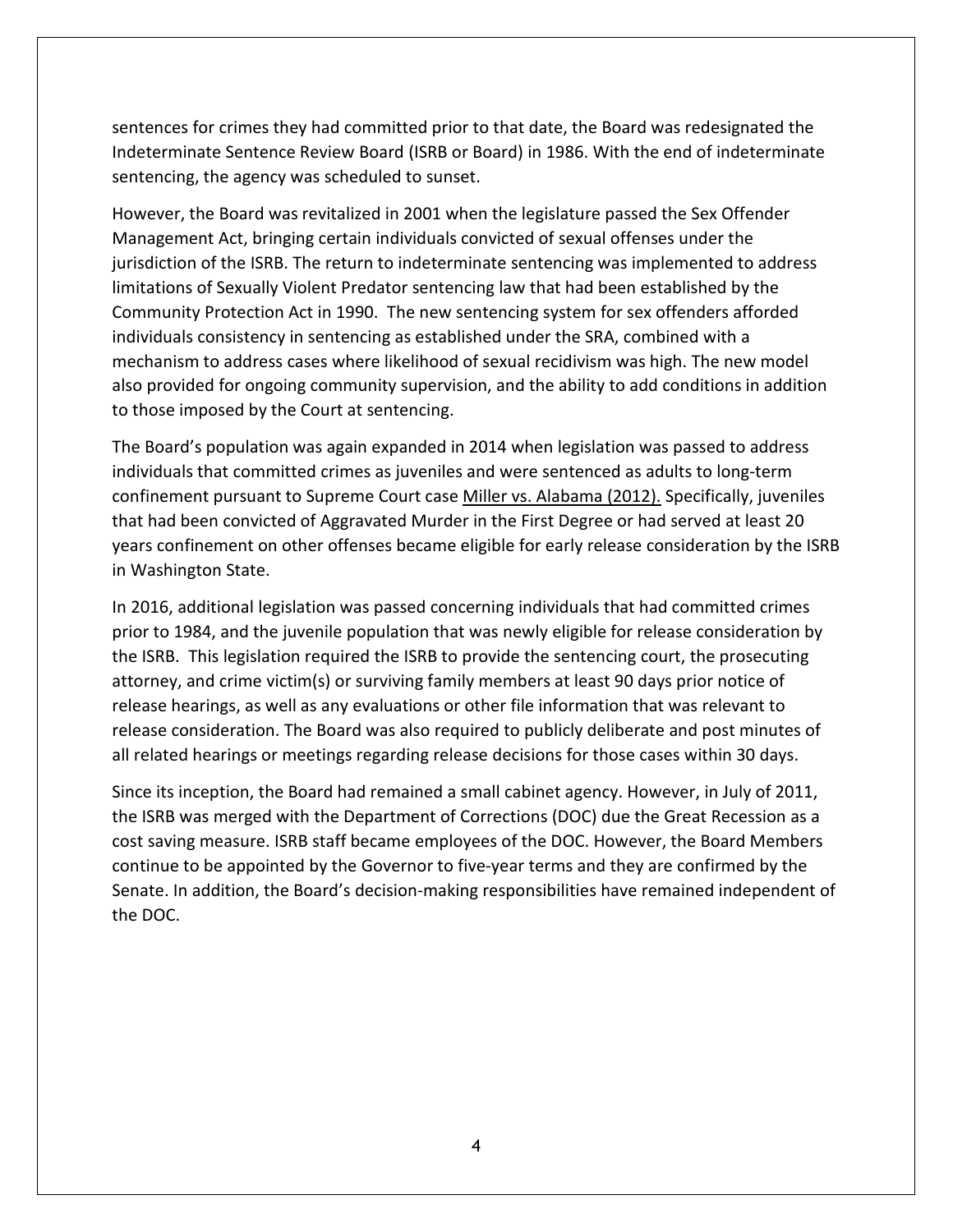

# **I. Board Mission and Values**

#### **Mission**

The Board makes informed decisions essential to public safety regarding the confinement or release of individuals under its jurisdiction.

### **Values**

- Making objective decisions with consideration for public safety and the concerns of stakeholders.
- Following the law with integrity.
- Being responsive and transparent to victims and survivors, individuals under our jurisdiction, the public, and criminal justice partners.
- Respecting the diversity of individuals.
- Planning and managing public resources responsibly.
- Working together with open communication while valuing each team member.
- Excellence and accountability in our work.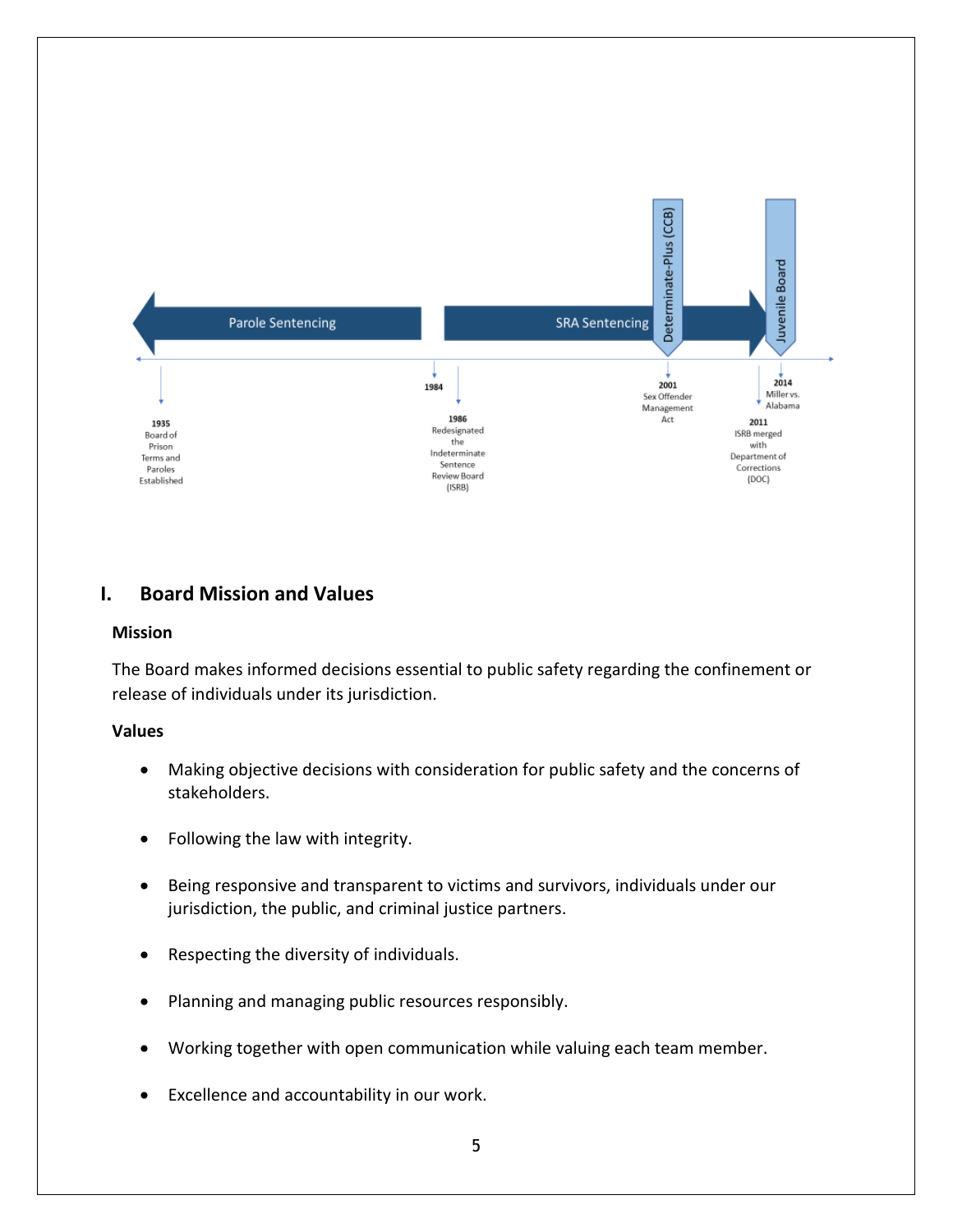### **Vision**

Advance independent evidence-based decision-making and increase community awareness and transparency, by utilizing innovative and efficient processes. Ensure resources accompany workload.

### **II. Board Activities**

The Board makes determinations about whether individuals under its jurisdiction meet statutory requirements for parole or release. If the Board does not believe that an individual can be released, they may add additional confinement time to their minimum term. For the group of individuals that committed their offenses as juveniles and must petition the Board for release consideration, the Board will determine when that individual can next submit a new petition if they are not found eligible for release. The Board may also recommend specific programs or activities for an individual to complete prior to their next hearing.

If the Board finds that an individual does meet the statutory requirements for parole or release, they will request that the person develop and submit and appropriate release plan for investigation by the Department of Corrections. Once the DOC has completed their investigation, the Board will decide if the release plan is suitable. The Board may deny a release plan and request that an individual submit an alternative plan. Or the Board may approve the release plan and set additional conditions to those imposed by the Court at the time of sentencing. Per statutory requirements, any conditions imposed by the ISRB must be appropriately related to an individual's crime of conviction, risk of re-offense, and/or public safety.

Once an individual has been released to the community, the Board also addresses any violations of parole or community supervision. There are a few possible options that can be used to intervene in violation behavior depending on the severity of the violation(s) and the totality of the case, up to and including revocation of parole or community supervision (see Figures 3 & 4, pages 9 & 10).

### **III. Victim Services**

The ISRB ensures that victims and survivors of crime are aware of their legal rights, and that they are treated with dignity and respect. The ISRB Victim Services Program attempts to locate victims and/or survivors for cases under our jurisdiction to inform them of their rights. During the fiscal year ending in June of 2021, the ISRB attempted to contact 1, 448 victims and/or survivors for 463 convicted individuals. Victims and survivors can choose not to be involved in the ISRB process, or to choose notification only of any hearings or releases. However, victims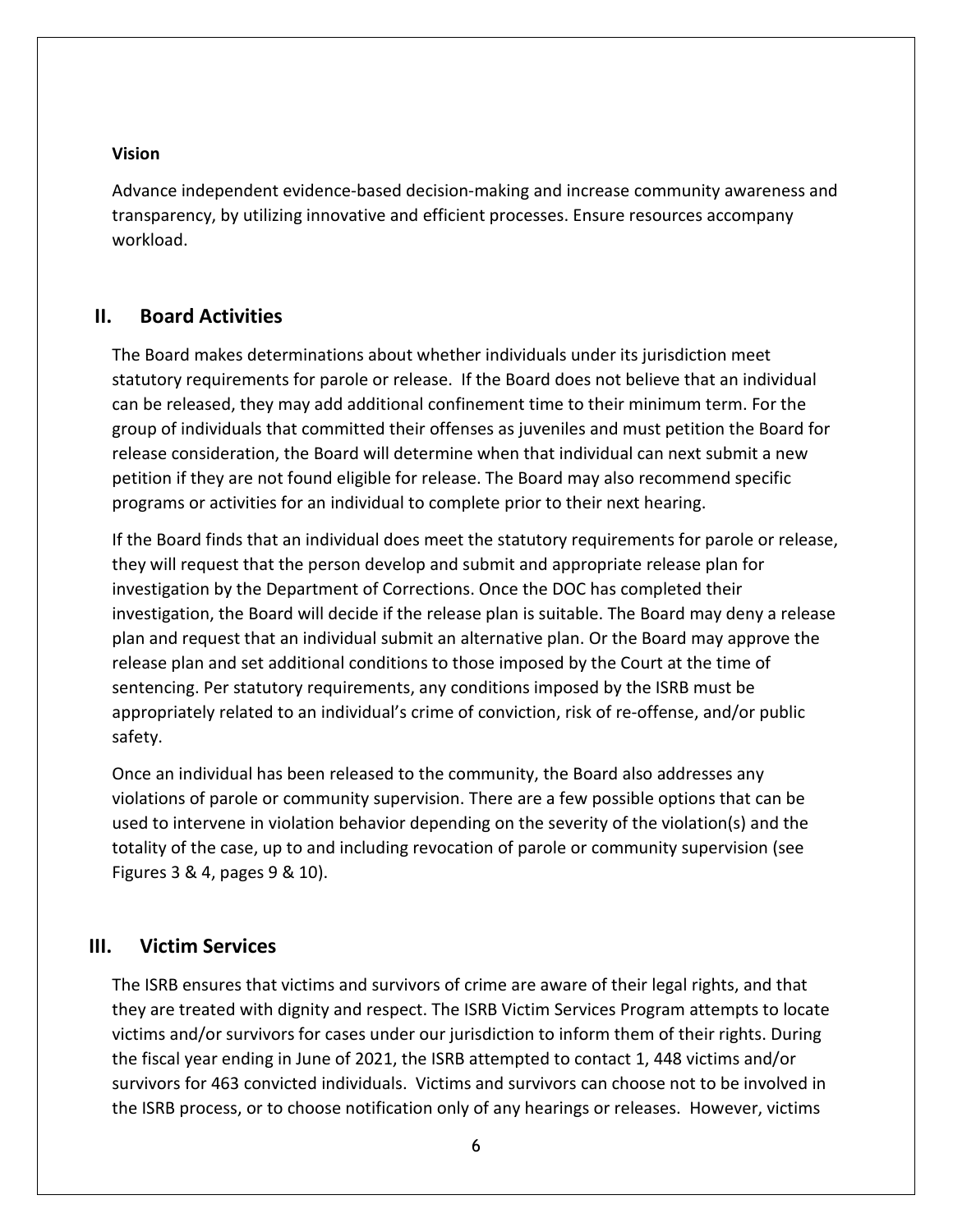and/or survivors can also choose to provide a written statement or to talk directly with the Board prior to an individual's parole or release consideration hearing. In addition, the Board's Victim Services Program can assist with safety planning when an incarcerated individual has been found eligible for parole or release to the community. The Victim Services Program also provides general support to victims and survivors by answering questions or providing referrals for various resources. The Board can offer "limited" confidentiality.

### **IV. Decision Making**

The Board considers three main areas when reviewing an individual for release. 1) Statutory Authority; 2) Case specific information; and 3) Other input.

- RCW 9.95.100-The statutory release criteria for individuals who committed crimes prior to July 1, 1984 (PAR or Pre-84) requires the Board to determine whether a person is fully rehabilitated and a fit subject for release.
- RCW 9.95.420-The statutory release language for individuals who committed certain sex offenses on or after September 1, 2001 (CCB) states that a person shall be released unless the Board determines by a preponderance of evidence that the individual is more likely than not to commit a sex offense if released with conditions. These individuals have a presumption of release.
- RCW 9.94A.730-The statutory release requirements for juveniles convicted of Aggravated Murder in the First Degree or sentenced to confinement terms over 20 years (Juvenile Board) cases is similar to the release requirements for CCB inmates. The statute states that these individuals shall be released unless the Board determines by a preponderance of evidence that they will commit a new criminal offense if release. This population also has a presumption of release.

2) When considering cases eligible for release pursuant to RCW 9.95.100 and 9.94A.730, the Board utilizes a tool called the Structured Decision-Making Framework<sup>[1](#page-6-0)</sup> to guide their decision making. It is a research-based decision-making model created by Ralph Serin of Canada, and the Indeterminate Sentence Review Board (ISRB) is among the first to begin using the tool to inform our decisions. It provides a framework to consider both risk-related and protective factors to include criminal history, risk assessments, programming and individual's effort towards rehabilitation, behavior in prison and previous attempts at supervision as well as release plans. The use of this tool has afforded the Board a structured and consistent approach to considering individuals for release. The Board also considers appropriate validated actuarial risk assessments for an estimation of probability of re-offense in every case they consider. In

<span id="page-6-0"></span><sup>&</sup>lt;sup>1</sup> Serin, R., & Gobeil, R., (2011). Structured Decision-Making Framework.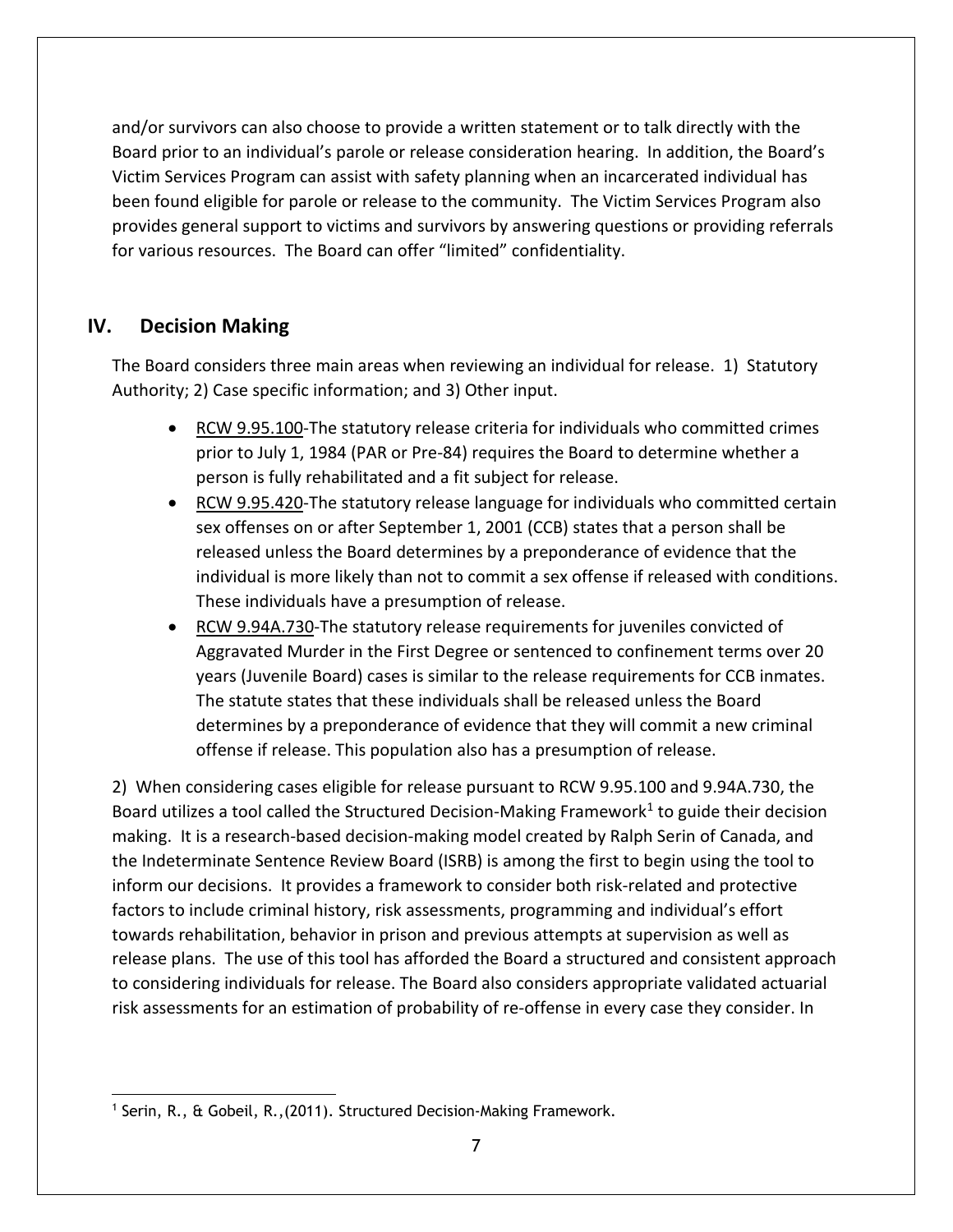addition, the Board also considers a person's recommended sex offender registration level when applicable.

3) The Board often receives additional information from sources such as victims and/or survivors of crime, Prosecuting Attorney Offices, and family members or other community members who support individuals being considered for release.



# **V. Year in Summary Data**

Figure 1. Fiscal Year is July 1st through June 30<sup>th</sup>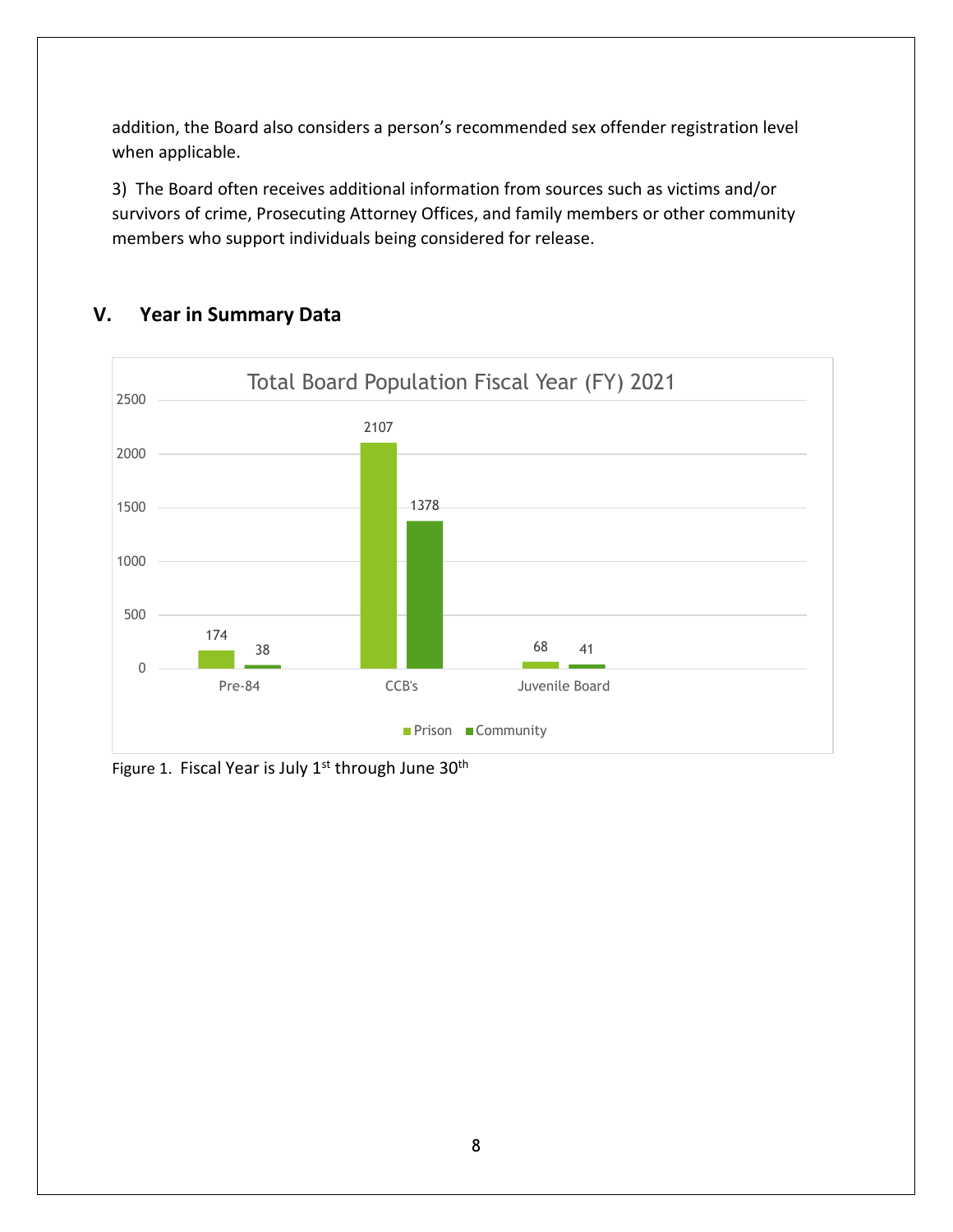

Figure 2. FY is July  $1^{st}$  – June 30<sup>th</sup>. Note: At the end of FY21, 4 Pre-84 parole decision were pending and CCB release decisions were pending.



Figure 3.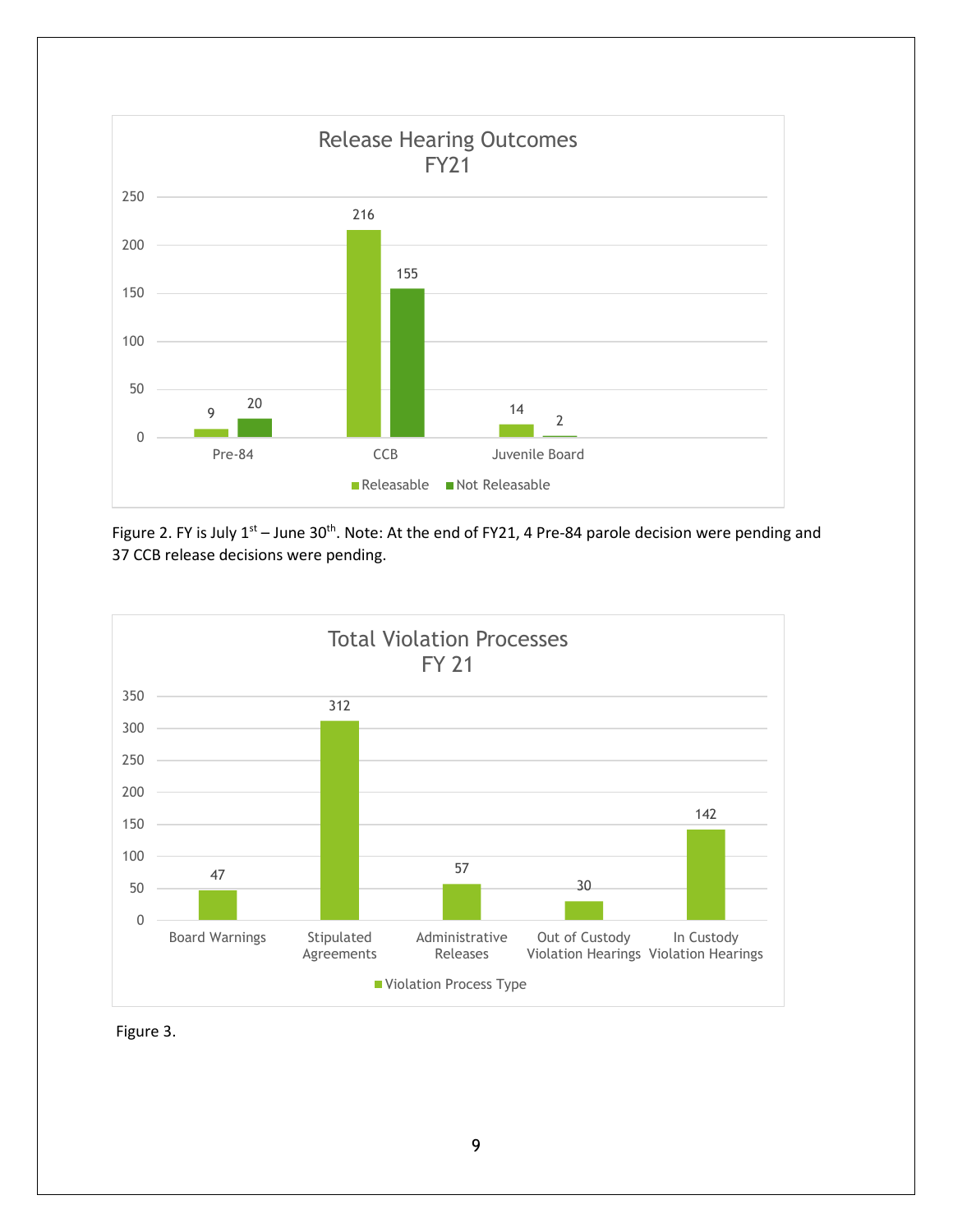

Figure 4. FY is July  $1<sup>st</sup>$  – June 30<sup>th</sup>. Note: In Custody Violation Hearings are only scheduled in cases where revocation is a possible outcome as a result of serious violations. The Board uses alternatives to confinement to address violation behavior in most cases.



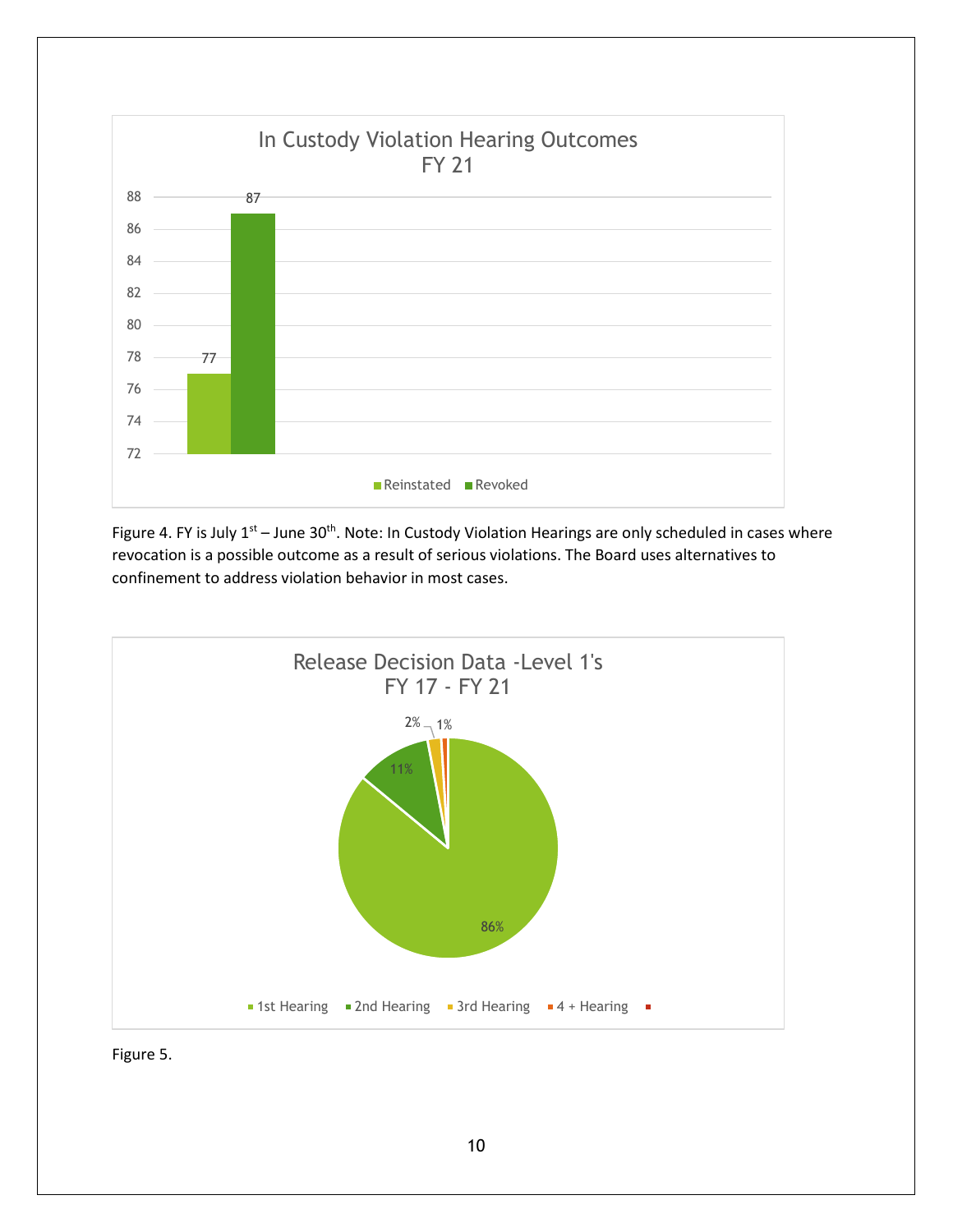

Figure 6.



Figure 7.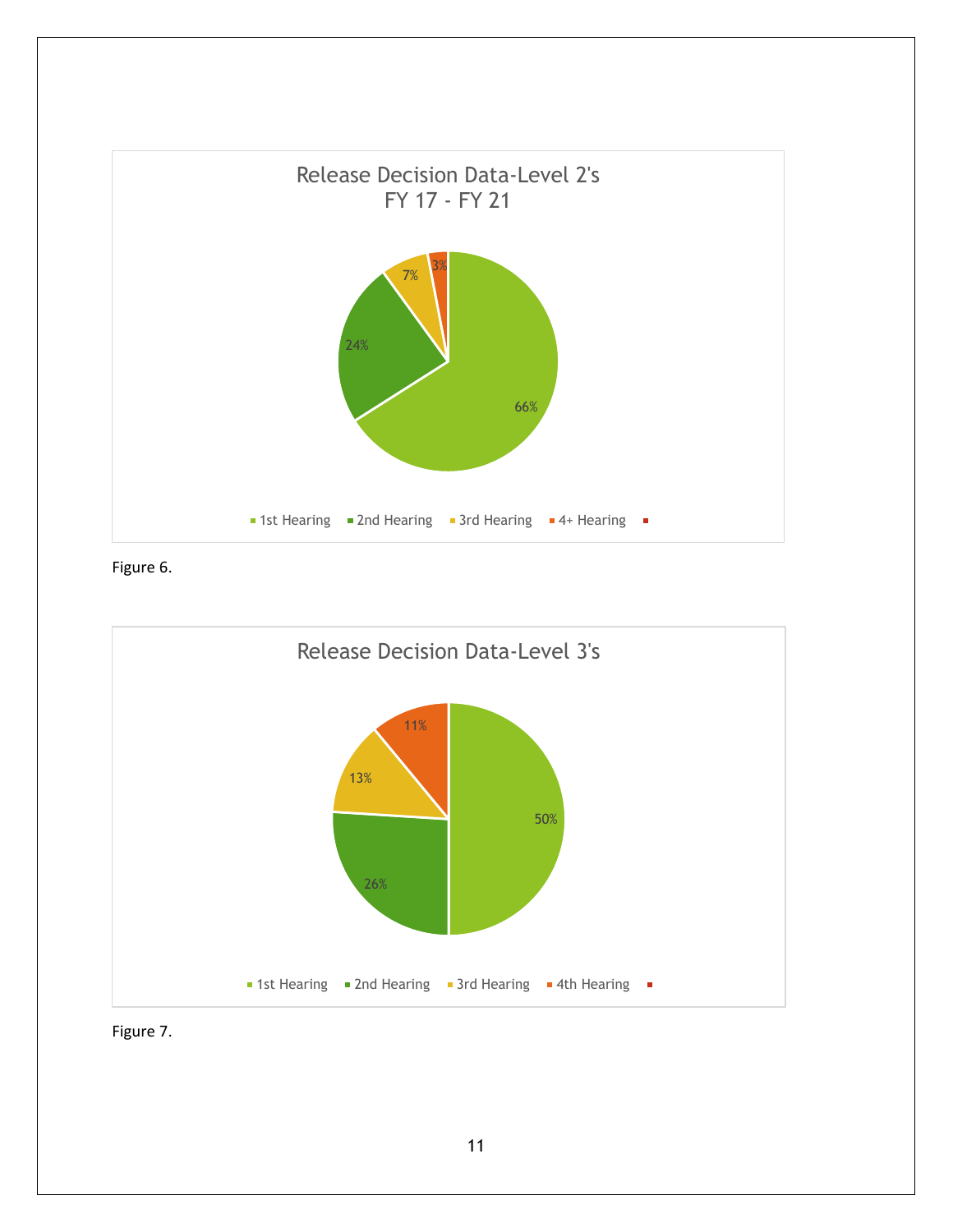# **VI. Population and Decision Trends**

# Population of Incarcerated Individuals

|           | 2014 | 2015     | 2016 | 2017 | 2018 | 2019 | 2020 | 2021 |
|-----------|------|----------|------|------|------|------|------|------|
| Prison    | 2108 | 2115     | 2175 | 2273 | 2376 | 2429 | 2415 | 2349 |
| Community | 644  | 717<br>⊥ | 842  | 942  | 1066 | 1130 | 1307 | 1457 |
| -         |      |          |      |      |      |      |      |      |

Table 1.

As demonstrated in Table 1, the overall population of individuals under the jurisdiction of the ISRB has increased over time. There has been a slight increase in the number of new CCB admissions. However, the number of incarcerated individuals under ISRB jurisdiction has generally remained steady. The most notable population increase has occurred in community supervision. The number of people on community supervision for CCB offenses has significantly increased since the inception of the legislation in 2001 due to a lifetime supervision obligation for most individuals convicted of CCB offenses. There is currently no provision in statute for individuals sentenced pursuant to RCW 9.94A.507 (CCB) to complete supervision prior to the expiration of their maximum term, which in most cases is life. In addition, as previously noted, the Juvenile Board population was placed under the jurisdiction of the ISRB in 2014, which has contributed to the population increase of both incarcerated individuals as well as those serving community supervision.

It should be noted that between 2019 and 2021, the ISRB has seen a decline in both new admissions to the institutions as well as violation proceedings for individuals in the community due to the effects of COVID-19 protocols on both the Courts as well as DOC field supervision.

|                   | $1st$ Hearing | $2nd$ Hearing | 3 <sup>rd</sup> Hearing | 4 <sup>th</sup> Hearing |
|-------------------|---------------|---------------|-------------------------|-------------------------|
| Level 1           | 83%           | 13%           | 3%                      | 1%                      |
| Leve <sub>2</sub> | 65%           | 21%           | 9%                      | 5%                      |
| Level 3           | 42%           | 45%           | 11%                     | 2%                      |
| _ _               |               |               |                         |                         |

### Release Decision Data for CCB cases FY 2013 – FY 2017

Table 2.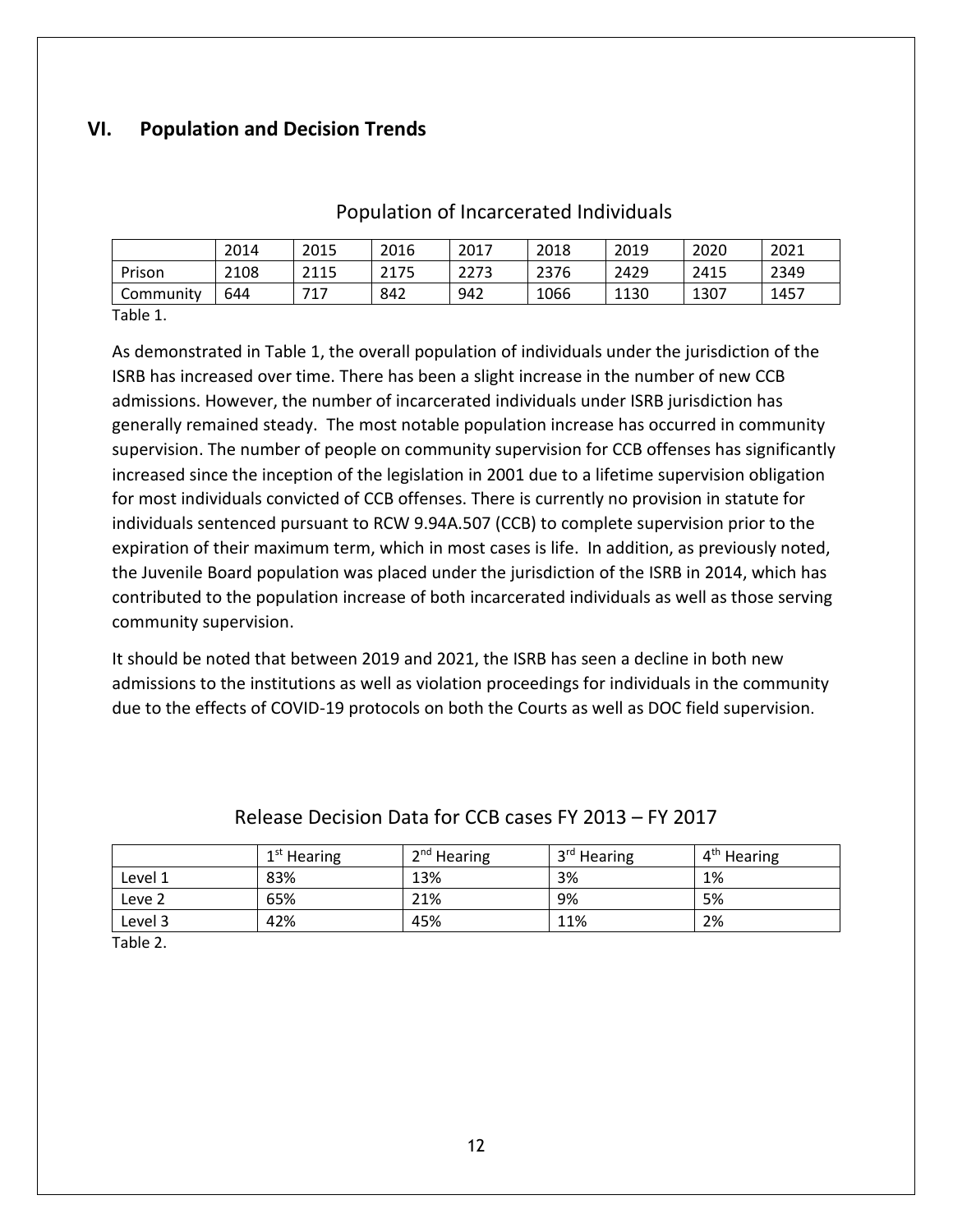|         | $1st$ Hearing | $2nd$ Hearing | 3 <sup>rd</sup> Hearing | 4 <sup>th</sup> Hearing |
|---------|---------------|---------------|-------------------------|-------------------------|
| Level 1 | 86%           | 11%           | 2%                      | 1%                      |
| Level 2 | 66%           | 24%           | 7%                      | 3%                      |
| Level 3 | 50%           | 26%           | 13%                     | 11%                     |

### Release Decision Data for CCB cases FY 2017 – FY 2021

Table 3.

In Washington State, the End of Sentence Review Committee uses the Static 99- $R^2$  $R^2$  to inform their sex offender registration level recommendations to local law enforcement upon an individual's release, in combination with other case specific aggravating and/or mitigating factors. Therefore, an individual's registration level may be correlated with their likelihood of sexual re-offense.

Comparing the data from Table 2 regarding releases from FY2013-2017, with data from Table 3 regarding releases from FY2017-2021, it appears the Board has been consistent in our release of sex offenders sentenced as CCB since the inception of the Sex Offender Management Act in 2001, across all sex offender levels. The Board has found that most low-risk individuals meet the statutory release requirements at their Court ordered minimum term. This is supported by research trends in corrections. A study conducted in 2000 concluded that that longer incarceration periods were not effective in reducing recidivism for low-risk offenders (Gendreau, Goggin & Cullen, et al). An additional study by Lowenkamp and Latessa (2004) found that when low risk offenders are maintained with high-risk offenders in restrictive programs or settings, it can actually increase their risk. While the Department of Corrections (DOC) is able provide sex offender treatment for many people that are identified as low risk, even if a low-risk individual is not able to access sex offender treatment within DOC, the lack of treatment may not establish that they are more likely than not to commit a sex offense if released. Especially if that individual is willing to participate in sex offender treatment in the community and has a lifetime supervision obligation.

For individuals that have been identified as higher risk (Level 2 and 3), there is almost always sex offender treatment available within DOC if the individual is willing to participate. However, the Board may have more significant concerns about releasing a higher risk individual that has not participated in sex offender treatment. The Board may request that these individuals participate in additional risk mitigating programs, requiring that additional time be added to their Court set minimum term. The Board may also want the individual to demonstrate that they are capable of appropriate institutional conduct, or to develop a structured release plan prior to finding them to meet statutory release requirements.

<span id="page-12-0"></span><sup>2</sup> Phenix, A., Fernandez, Y., & Harris, A, et al., (2016). Static-99R Coding Rules Revised.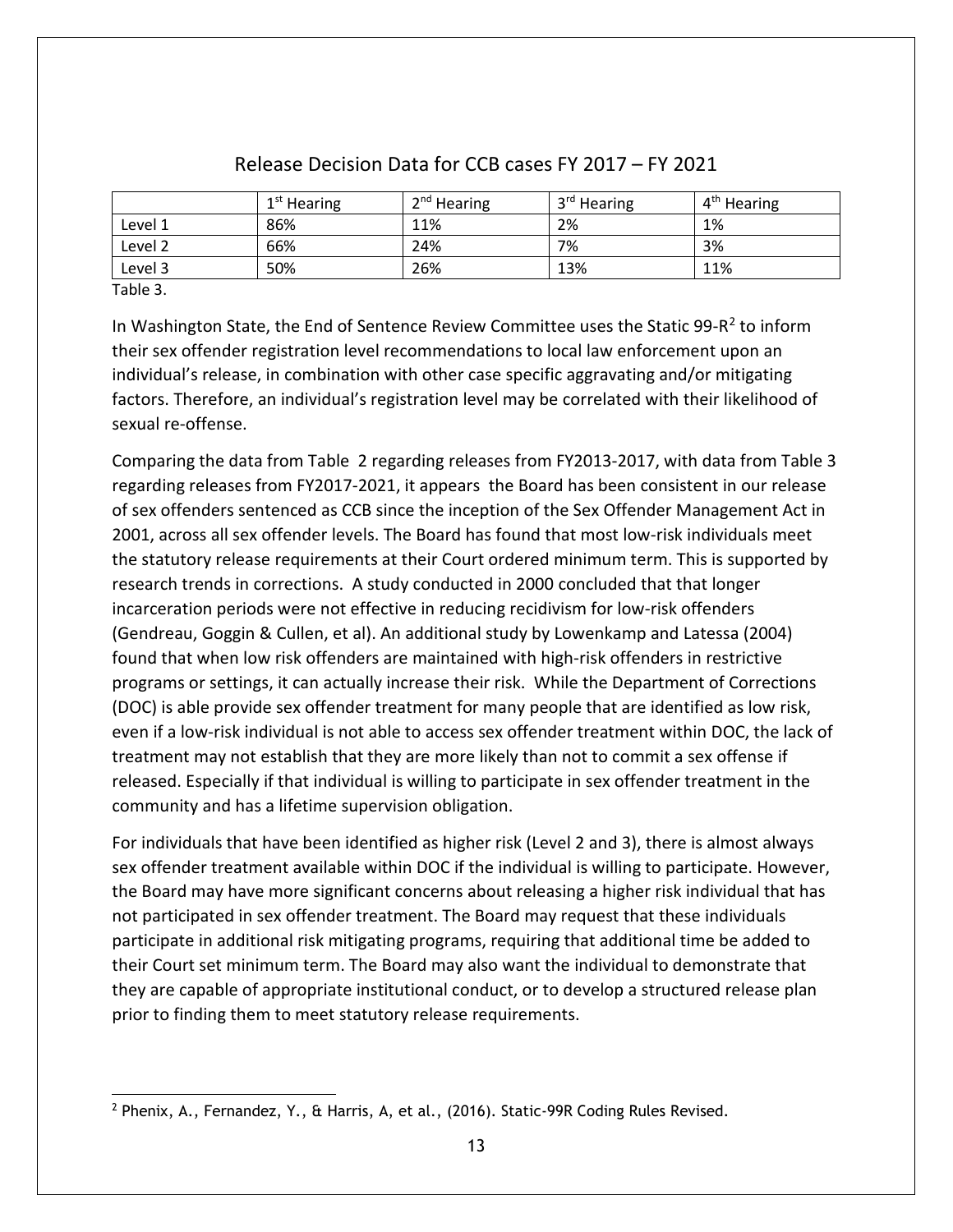# **VII. Budget and Staffing**

| M - Indeterminate Sentence Review Board | <b>FY2021 to Date - June 2021</b> |                |           |
|-----------------------------------------|-----------------------------------|----------------|-----------|
| <b>All Programs</b>                     | <b>Budget</b>                     | <b>Actuals</b> | Variance  |
| Approp, Bud, Mix - Excl 759, 721        | 2,307,157                         | 2,086,956      | 220,201   |
| <b>FTE</b>                              | 20.0                              | 17.7           | 2.3       |
| [A] Salaries and Wages                  | 1,540,473                         | 1,421,047      | 119,426   |
| [B] Employee Benefits                   | 554,935                           | 515,121        | 39,814    |
| [C] PROFESSIONAL SERVICE CONTRACTS      | O                                 | 0              | 0         |
| [E] Goods and Services                  | 40,433                            | 60,732         | (20, 299) |
| [G] Travel                              | 45,276                            | 16,120         | 29,156    |
| [J] Capital Outlays                     | 1,000                             | 8,044          | (7,044)   |
| [N] Grants, Benefits & Client Services  | 125,040                           | 65,892         | 59,148    |
| [P] Debt Service                        | 0                                 | 0              | 0         |
| [S] Interagency Reimbursements          | n                                 | O              | 0         |
| [T] Intra-Agency Reimbursements         | O                                 | 0              | 0         |

Table 4.

As evidenced in Table 4, during the 2021 fiscal year, the ISRB experienced some vacant positions that resulted in cost savings in employee salaries, wages, and benefits. In addition, as most hearings were conducted via video conferencing and telephone, there was also a cost savings in travel expenses. Also, at the end of fiscal year 2021, the ISRB had not yet received billing from several contracted attorneys. Therefore, a budget surplus is noted under client services. The budget summary also indicated that the ISRB was over budget in goods and services and capital outlays due to expenses related to our office relocation. However, the ISRB experienced an overall budget surplus.

### **Staffing**

The ISRB currently has 15 staff that support the Board Members. Their work includes case analysis, assisting internal and external customers of the ISRB/DOC, maintaining inmate records, victim services, and providing other administrative assistance. In 2020, the Governor's Office appointed a fifth Board Member. In addition, during 2021 the ISRB also received funding for an Executive Director. We continue to monitor our increasing caseload to determine our staff and Board Member needs. Our current staff consists of:

- 5 Board Members (including 1 Chair)
- 1 Executive Director
- 1 Executive Assistant
- 4 Hearing Investigators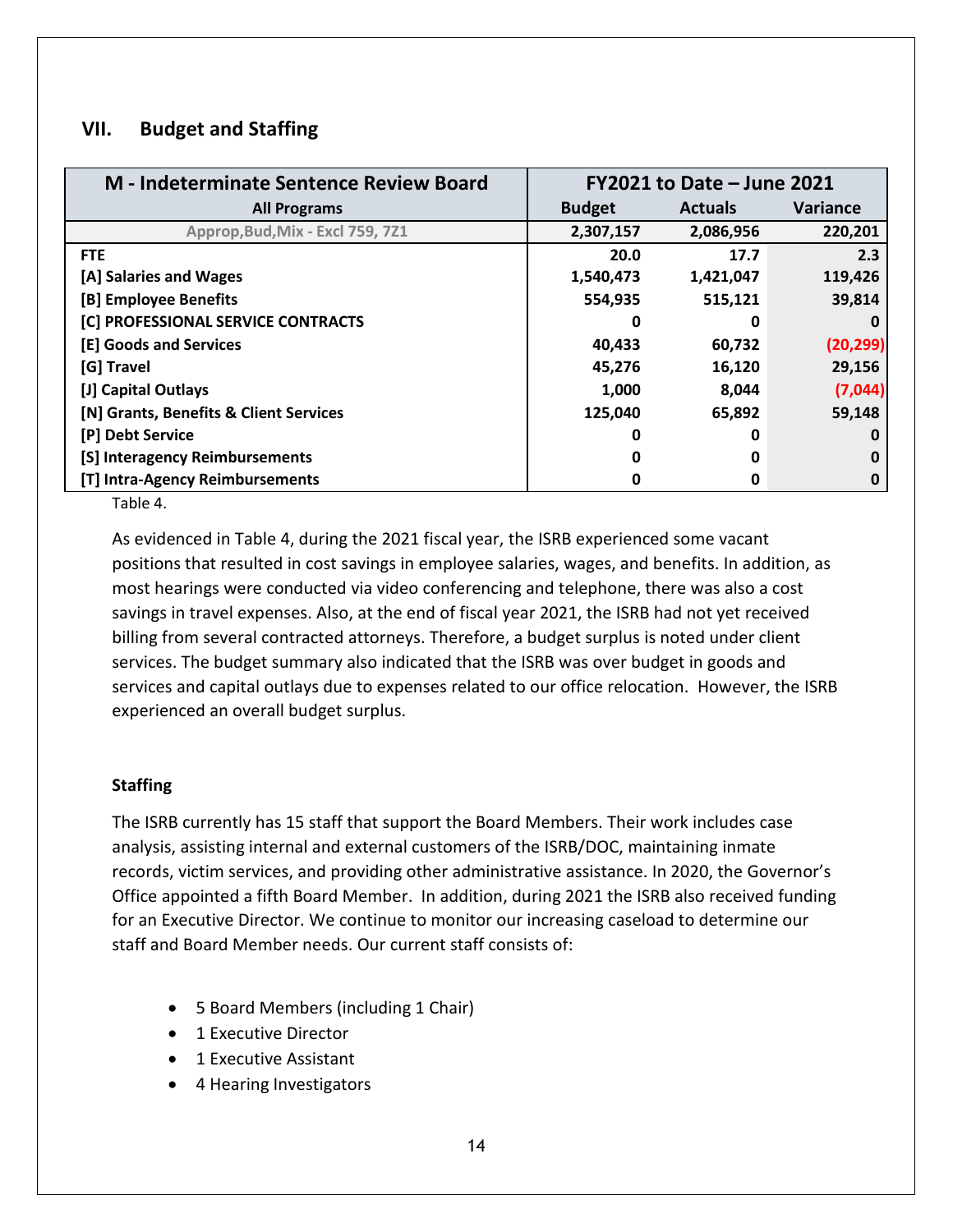- 1 Victim Services Program Specialist 5
- 1 Records Supervisor
- 4 Correctional Records Technicians
- 2 Administrative Assistant
- 1 Program Assistant

### **VIII. Special Projects and Accomplishments**

#### **COVID -19 Protocols**

While COVID-19 required the Board to change some of our procedures, we have continued to be successful in fulfilling our responsibilities. Many of our functions including release hearings, violation hearings, and community concern meetings were moved to either telephonic or video conferencing formats. Other processes were modified to become completely electronic to allow for staff working remotely. Accommodations also had to be made to include interpreters and attorneys when necessary. This has required training and flexibility for all parties. While there have certainly been some challenges with skill level, technical difficulties, and differences in the hearing dynamics of in-person versus remote hearings, the ISRB was able to adapt to continue meeting all mandated requirements.

### **Training**

The ISRB has been fortunate to receive virtual staff training on topics such as Diversity, Equity and Inclusion, working with Transgender individuals, and working with individuals with mental health diagnoses. In addition to receiving training, the Board has also facilitated virtual and some in-person training at DOC Field Offices, the Washington Association of Prosecuting Attorneys, the Washington Association for the Treatment of Sexual Abusers, and at the Association of Paroling Authorities International at their annual conference in 2021.

### **Board Committee Work**

During the last fiscal year, Chair Kecia Rongen has continued to be involved with the work of the Sentencing Guidelines Commission. Board Members Elyse Balmert and Jeff Patnode also served on the Sex Offender Policy Board. Their work has included recommendations to the legislature on improvements regarding the release of Sexually Violent Predators and juvenile justice issues. The ISRB has also continued to maintain a representative on the End of Sentence Review Committee, and we provide valuable information to the Clemency and Pardons Board.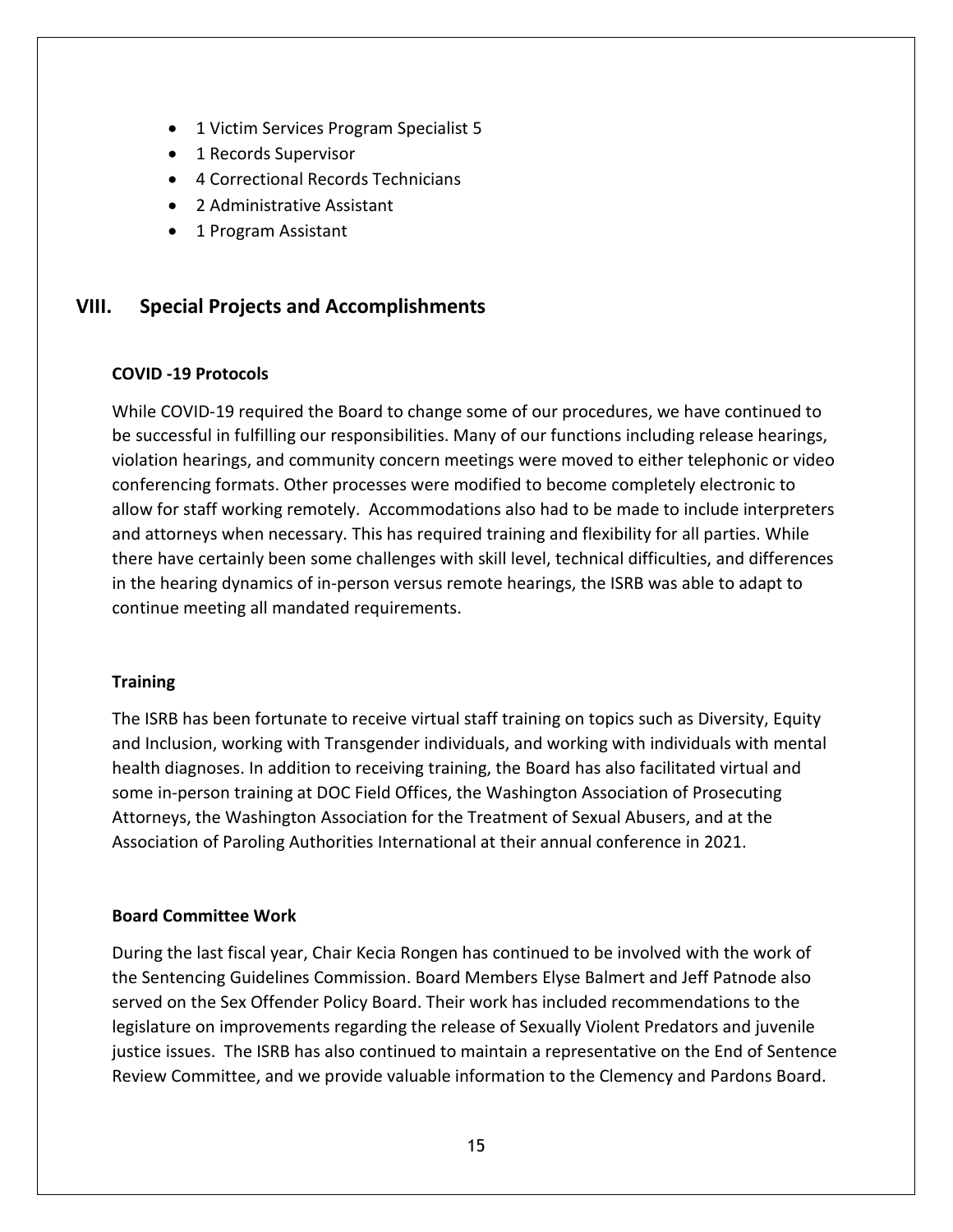The above-noted reports that were completed by the Sex Offender Policy Board can be located here:

[Recommendations and current practices for Special Commitment Center releases \(wa.gov\)](https://sgc.wa.gov/sites/default/files/public/SOPB/documents/recommendations_and_current_practices_special_commitment_center_releases.pdf) [Recommendations and current practices for minors who have committed sex offenses](https://sgc.wa.gov/sites/default/files/public/SOPB/documents/SOPB_Juvenile_Report.pdf)  [\(wa.gov\)](https://sgc.wa.gov/sites/default/files/public/SOPB/documents/SOPB_Juvenile_Report.pdf)

More information on the End of Sentence Review Committee and the Clemency and Pardons Board can be located here:

[End of Sentence Review Committee \(ESRC\) | Washington State Department of Corrections](https://www.doc.wa.gov/corrections/justice/esrc.htm) [Clemency & Pardons Board | Governor Jay Inslee \(wa.gov\)](https://www.governor.wa.gov/boards-commissions/clemency-pardons-board)

#### **Board Relocation**

In 2021, the Board relocated our offices from an individual location to join another existing DOC office site for a cost savings.

#### **Records Project**

During 2021, ISRB records staff completed a project to convert all existing hard files for individuals sentenced as CCB to an electronic format. This project was completed to coincide with the ISRB office relocation, making the process of moving hard files more manageable.

#### **Public Disclosure**

The ISRB responds to requests for information filed under the Public Records Act, RCW 42.56, that are made both directly to the Board, as well as through the DOC. In fiscal year 2021, the ISRB processed 194 requests for information, requiring a total of 259 staff processing hours.

### **IX. Goals for Fiscal Year 2022**

#### **Staff Surveys and Video Coaching**

The ISRB has been working on a project to develop a survey for institutional staff who are involved in the ISRB release consideration hearings to identify areas for improvement. The Board plans to review our internal procedures for release hearings based on the information, and to develop coaching videos to address areas where staff knowledge deficits may exist.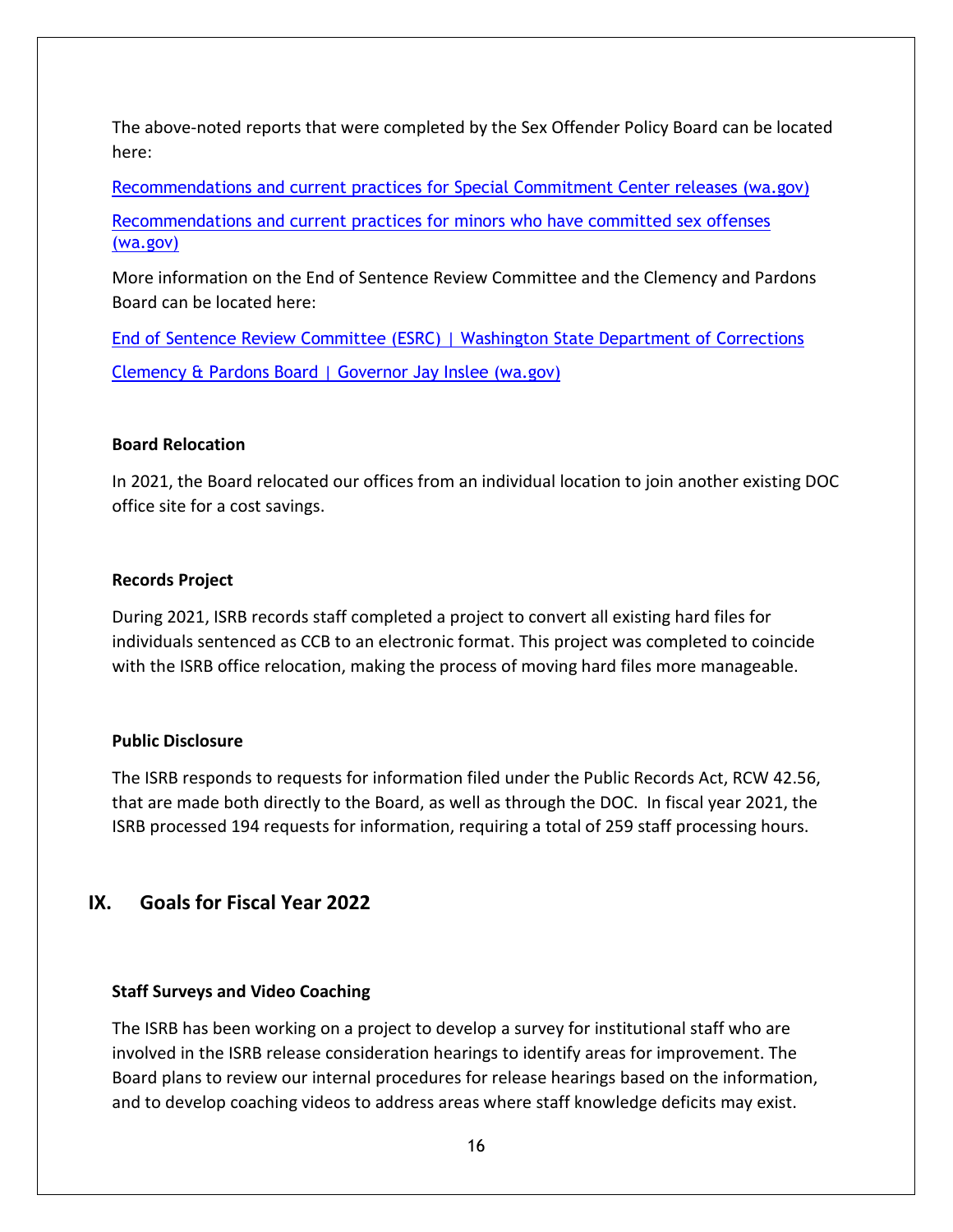Eventually, the Board would like to also examine other ISRB processes, for example, the community supervision violation process.

### **Washington Administrative Code (WAC)**

The ISRB has identified some WACs that require revision. In addition, there currently are no existing WACs regarding the Juvenile Board population. These WACs will be addressed in 2022.

#### **Structured Decision-Making Tool**

The Board hopes to also begin using the Structured Making Decision Tool when considering release of sex offenders that have been assessed as high risk in 2022.

#### **Training and Committee Work**

The ISRB has been working with DOC to develop new procedures for individuals that may be eligible to serve the end of their Court ordered confinement term in community settings pursuant to RCW 9.94A.733 (the Graduated Re-Entry Program). This new process will be implemented in 2022. In addition, the ISRB will continue to provide DOC staff training, as well as training with external stakeholders. Chair Kecia Rongen has joined the training team for the Structured Decision Making Framework, and will be facilitating training for other groups using the tool during 2022. In addition, the Board plans to continue our work with the Sex Offender Policy Board, the End of Sentence Review Committee, and the Clemency and Pardons Board in 2022.

### **X. Board Member and Executive Director Vitae**

As noted above, Board Members are appointed by the Governor to five-year terms, and they are confirmed by the Senate. In addition, the Governor selects one of the Board Members as the Chair:

**Kecia Rongen**, Chair, has worked within the criminal justice system for 25 years, specializing with individuals who have committed sex offenses as well as co-occurring disorders (mental health and substance abuse disorders). Just prior to coming to the Board, she served as the Administrator for Sexual Offender Programs within the Juvenile Rehabilitation Administration. In addition, she has served on a number of legislative workgroups related to policies for people who commit sex offenses. She has served as the Chair of the statewide Sex Offender Policy Board twice, a Board Member for the WA Association for the Treatment of Sexual Abusers (WATSA) and is currently the Treasurer for the Association of Paroling Authorities. In 2016, she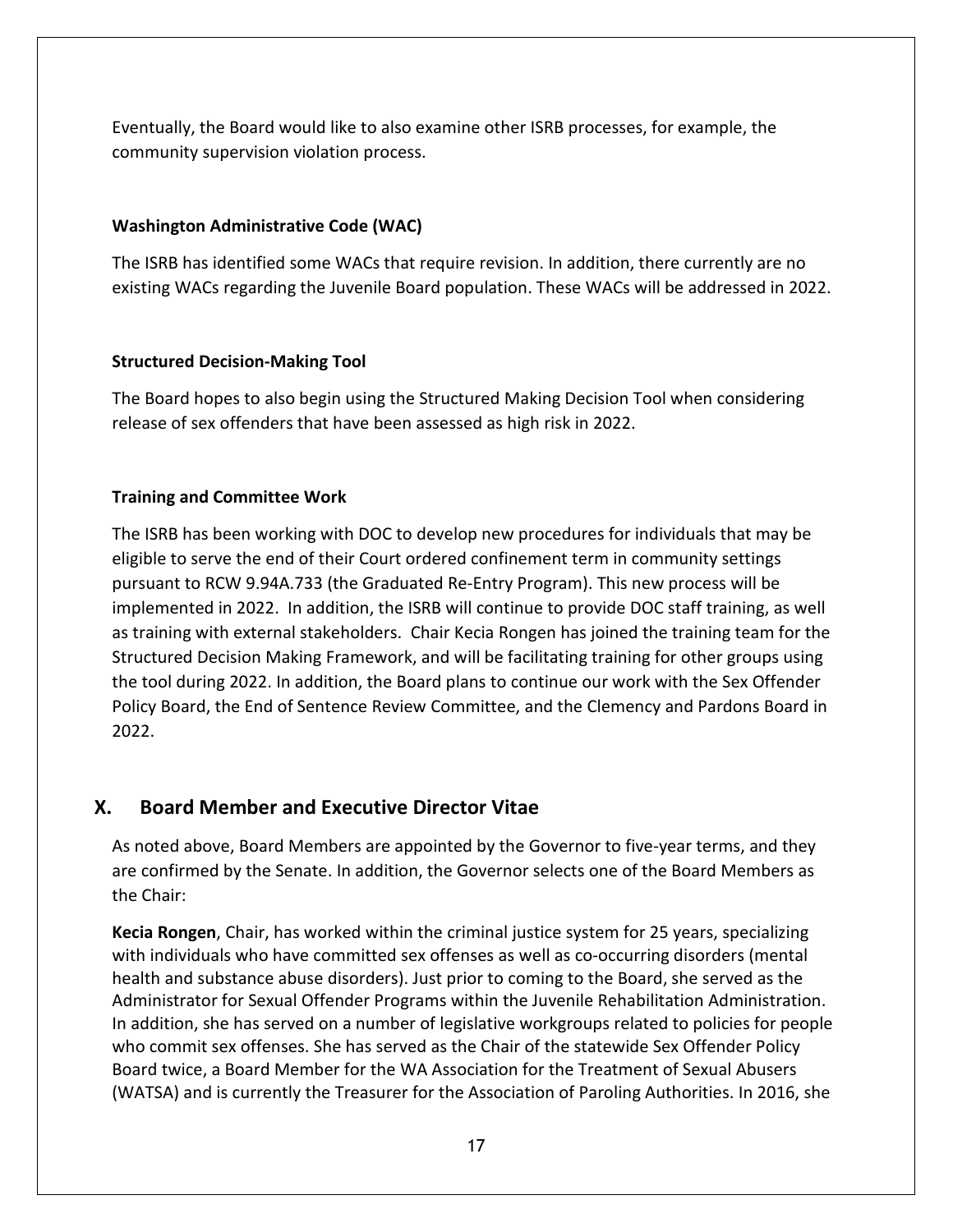was awarded the Philip L. Russell Ph.D. Achievement Award for Outstanding Contributor to the Field of Sex Offender and Victim Rehabilitation by WATSA. She has a BA in Psychology and a MA in Counseling. Governor Gregoire appointed her to the Board in 2012 and Governor Inslee appointed her as Chair in September of 2015.

**Elyse Balmert**, Member, has worked for more than 27 years in social services with the primary focus on victim services. She was the Department of Social and Health Services Program Administrator for the Victim/Witness Notification Program beginning in 2003. She has been a member of the Department of Corrections Victim Services Committee since its inception, and the Washington Coalition of Sheriffs and Police Chiefs VINE Committee. She was a voting member on the End of Sentence Review Committee and the Sexually Violent Predator Sub-Committee for over 25 years. She was a voting member on the ESRC Juvenile Subcommittee since its inception. She has worked on a number of Legislative and policy advisory groups. The Governor appointed Elyse in April of 2017.

**TaTeasha Davis,** Member, has worked as an attorney and has experience in the areas of bankruptcy, wills, personal injury and family law. She owned a private practice in downtown Seattle from 2008 to 2015. She became a staff attorney for YWCA Pierce County in 2015, where she represented victims of domestic violence and participated in social justice work. She returned to private practice in 2019 with Bighorse & Associates, PLLC, a family law firm in Tacoma. Since 2019, she has volunteered at Catherine's Place in Tacoma, a non-profit organization that offers legal advice to women who have experienced domestic violence. The Governor appointed TaTeasha in July of 2020.

**Jeff Patnode**, Member, worked within the criminal justice system for 24 years before coming to the Board and his formal education is in the field of psychology. He has a breadth of experience in the criminal justice system, specializing in work with the sexual offender population, evidence-based programs, sentencing alternatives, and quality assurance development. He has received specialized training in a variety of cognitive behavioral treatments to include Dialectical Behavioral Therapy, Functional Family Therapy, Moral Reconation Therapy, and Aggression Replacement Training. Most recently, he served as the State's Administrator for Juvenile Sex Offender Programs as well as the Governor Appointed Commissioner for Interstate Compact for Juveniles. He has served as the Vice-Chair for the Sex Offender Policy Board, Chair of the End of Sentence Review (ESRC) Juvenile Subcommittee, Chair of the Washington State Council on Interstate Compact for Juveniles and voting member of the ESRC and Sexually Violent Predator Subcommittee. He has worked with the sexual offender population in a variety of capacities to include direct service and program administration in both institution and parole/community programs. Since being on the Board, he has continued to receive specialized training in post-conviction release assessment and criminal justice actuarial assessments. The Governor appointed Jeff to the Board in December of 2015 and he was appointed to a second term in April 2019.

**Lori Ramsdell-Gilkey**, Member, is an enrolled member of the Northern Arapaho Tribe. She began her career working as a Puyallup Tribal Officer after completing the BIA Law Enforcement